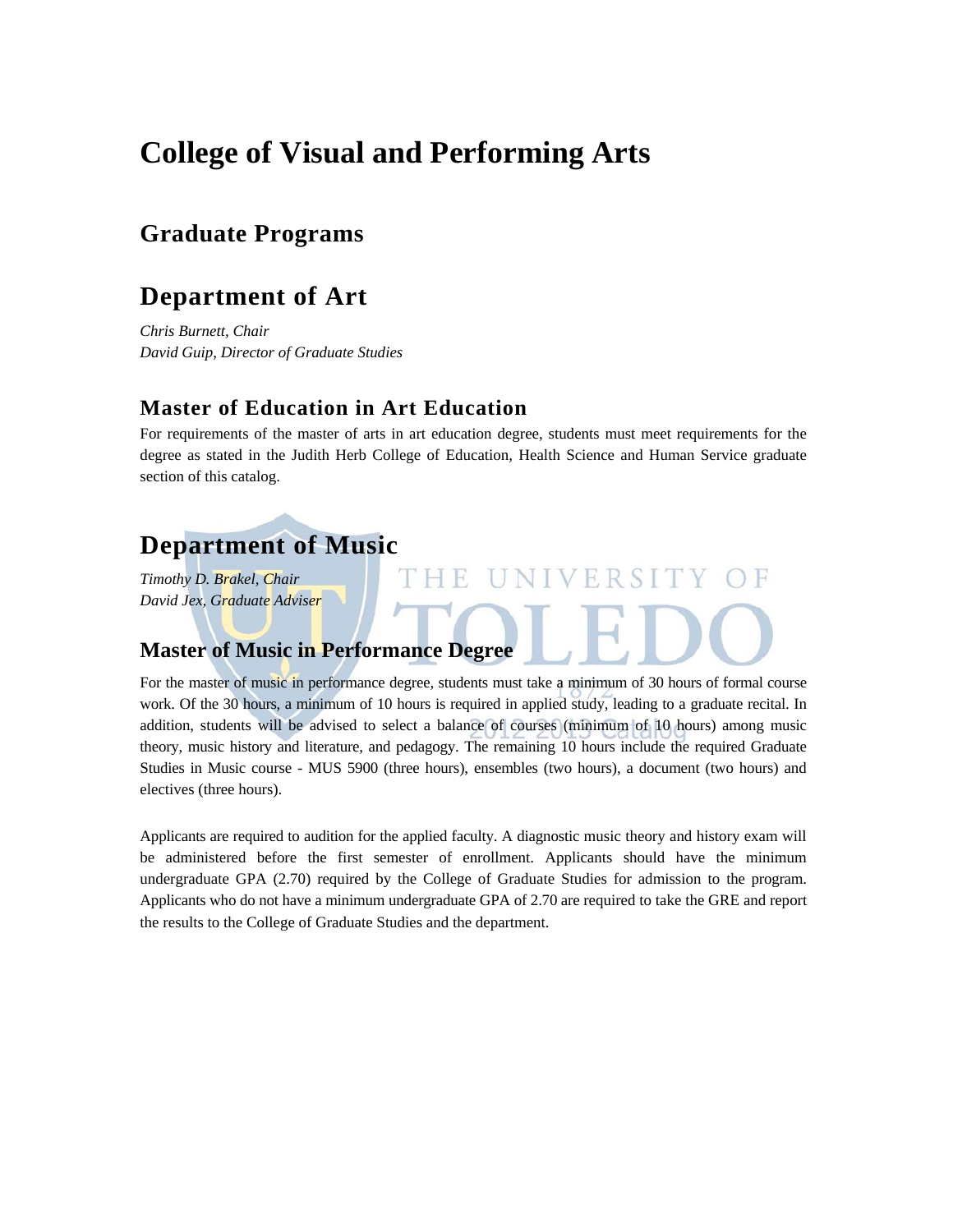## **Master of Music in Performance Degree Requirements**

### **Classical Track**

#### 1. **Required Music Course (3 hours)**

MUS 5900 Graduate Studies in Music .......................... 3 MUS 6000 Masters Recital [0 credit hours] Students must be registered for applied music during the semester in which the recital is given.

#### 2. **Music Electives (minimum of 10 hours)**

Graduate courses in music theory, music history and literature and pedagogy. The choice of courses will be determined in consultation with the graduate adviser, acting on behalf of the departmental graduate committee. Courses usually selected include:

- MUS 5610 Analytical Techniques ................................. 3
- MUS 5630 Counterpoint: Comparison of Styles ............ 3

MUS 5410 Music History & Literature - World Music 3

- MUS 5490 Music History & Literature 2oth Century . 3
- MUS 5590 Piano Pedagogy ............................................ 3

Plus special topics and seminars in music theory, history and pedagogy

#### 3. **Applied Music (minimum of 10 hours)**

MUS 6800 Applied Music, two to five credit hours per semester. Students are required to give a graduate recital. Students must be registered for applied music during the semester in which the recital is given.

4. **Ensembles (2 hours)** Ensembles chosen in consultation with the graduate adviser.

#### 5. **Graduate Electives (3 hours)**

Music or non-music courses chosen in consultation with the graduate adviser.

- 6. **MUS 6990 Recital/Document [Independent Study] (2 hours)** A paper of 15 to 20 pages, which covers a theoretical analysis and/or historical review of the music performed on the graduate recital and/or related topics.
- 7. Students will be required to pass comprehensive written and oral examinations, normally given during the last semester of work.

### **Jazz Studies Track**

#### 1. **Required Music Courses (3 hours)**

MUS 5900 Graduate Studies in Music ............................ 3

MUS 6000 Masters Recital [0 credit hours] Students must be registered for applied music during the semester in which the recital is given.

2. Jazz curriculum, 10 credit hours minimum, chosen with the approval of the advisor MUS 6600, Jazz Composition and Arranging Seminar…….2 [may be repeated once] MUS 6700 Jazz Improvisation Seminar…………………….2 [may be repeated once] MUS 6560 Jazz Conducting and Pedagogy…………………2 MUS 6450 Jazz History, Style and Analysis………………...3 `Special Topics Seminars [MUS 6980]……………………1-3